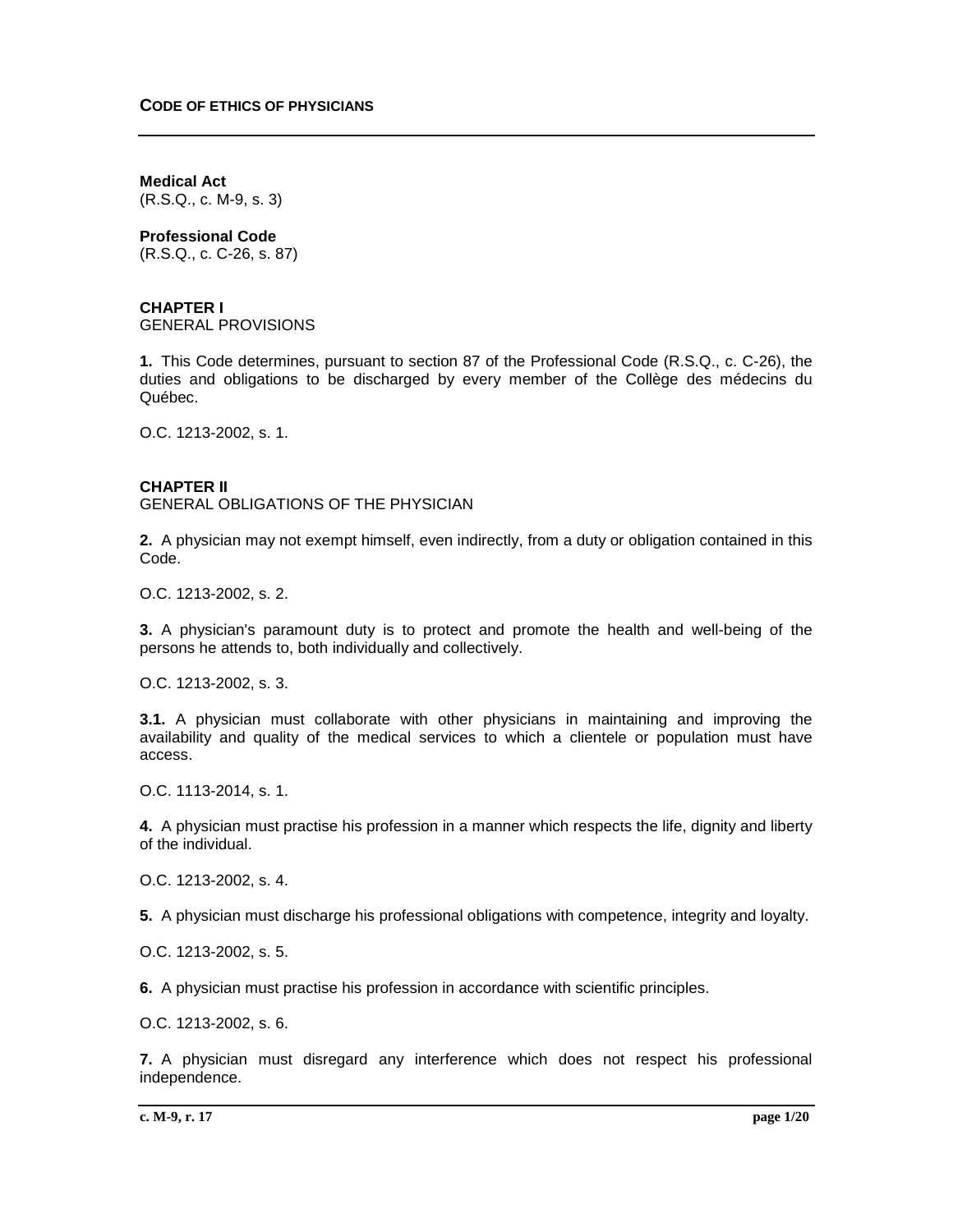O.C. 1213-2002, s. 7.

**8.** A physician's duties and obligations under the Medical Act (R.S.Q., c. M-9), the Professional Code (R.S.Q., c. C-26) and their regulations are in no way changed or reduced by the fact that he practises the profession within a partnership or join-stock company.

A physician must ensure that the persons he employs or with whom he is associated in the practice of his profession comply with this Act, this Code and those regulations.

O.C. 1213-2002, s. 8; O.C. 39-2008, s. 1.

**9.** A physician must not allow other persons to perform, in his name, acts which, if performed by himself, would place him in contravention of this Code, the Medical Act (R.S.Q., c. M-9), the Professional Code (R.S.Q., c. C-26) and the regulations ensuing therefrom.

O.C. 1213-2002, s. 9.

**10.** A physician, in the practice of his profession, must not consult a charlatan, nor collaborate in any way whatsoever with him.

O.C. 1213-2002, s. 10.

**11.** A physician must, in the practice of his profession, assume full civil liability at all times. He may not elude or attempt to elude liability, nor request that a patient or person renounce any recourse taken in a case of professional negligence on his part.

O.C. 1213-2002, s. 11.

**12.** A physician must be judicious in his use of the resources dedicated to health care.

O.C. 1213-2002, s. 12.

**13.** A physician must refrain from taking part in a concerted action of a nature that would endanger the health or safety of a clientele or population.

O.C. 1213-2002, s. 13.

**14.** A physician must promote measures of education and information in the field in which he practises.

O.C. 1213-2002, s. 14.

**15.** A physician must, as far as he is able, contribute to the development of the profession by sharing his knowledge and experience, notably with his colleagues, with residents and medical students, and by his participation in activities, courses, and periods of continuing training and evaluation.

O.C. 1213-2002, s. 15.

**16.** A physician must refrain from the immoderate use of psychotropic substances or any other substance, including alcohol, producing analogous effects.

O.C. 1213-2002, s. 16.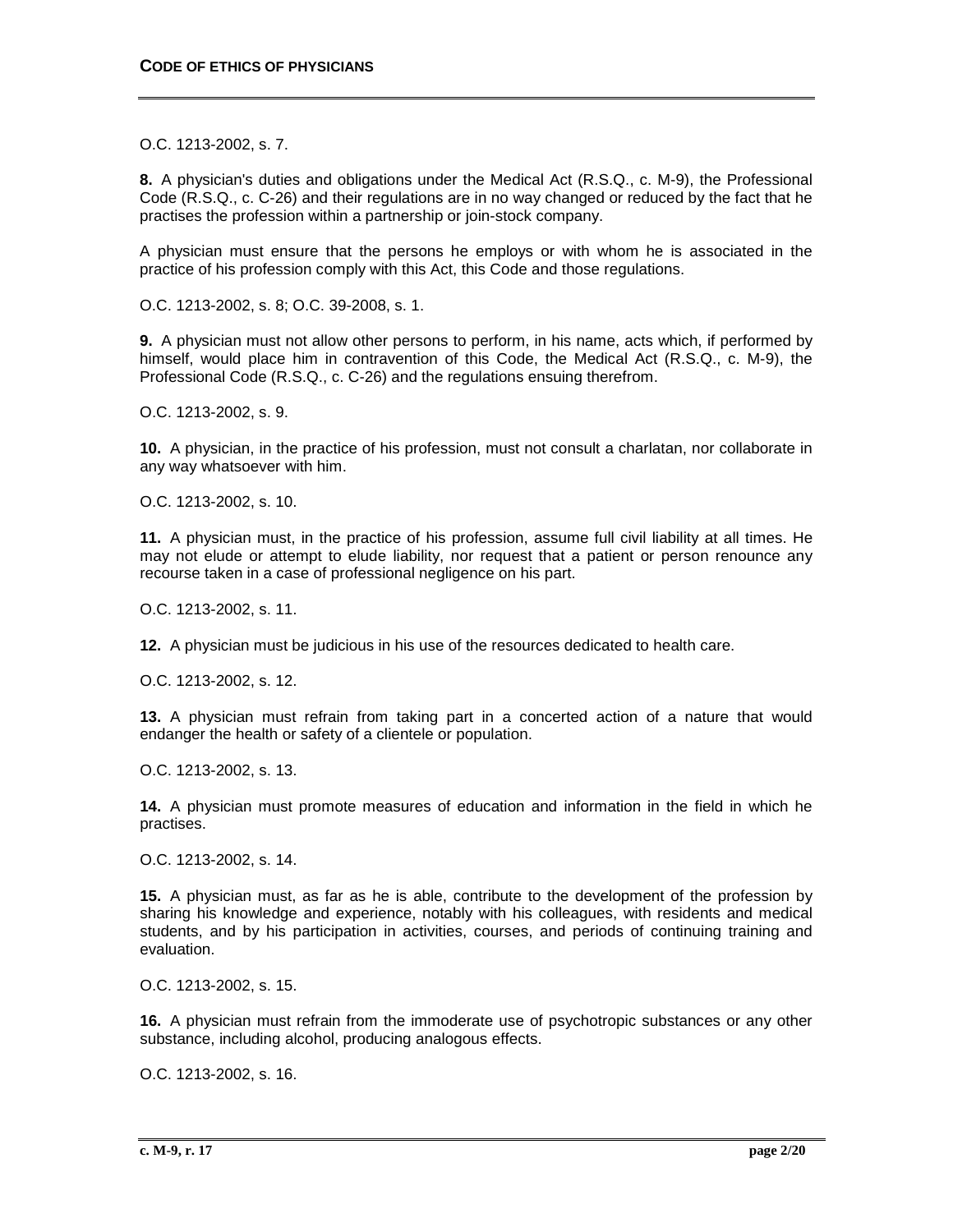#### **CHAPTER III**

THE PHYSICIAN'S DUTIES AND OBLIGATIONS TOWARD THE PATIENT, THE PUBLIC AND THE PROFESSION

### **DIVISION I**

QUALITY OF THE PROFESSIONAL RELATIONSHIP

**17.** A physician's physical, mental and emotional behaviour toward all persons with whom he comes into contact in the practice of his profession, particularly toward all patients, must be beyond reproach.

O.C. 1213-2002, s. 17.

**18.** A physician must seek to establish and maintain with his patient a relationship of mutual trust and refrain from practising his profession in an impersonal manner.

O.C. 1213-2002, s. 18.

**19.** A physician may put an end to a therapeutic relationship when there is reasonable and just cause to do so, particularly when the normal conditions required to establish and maintain mutual trust are absent, or if such trust no longer exists.

Inducement on the part of the patient to perform illegal, unjust or fraudulent acts constitutes a reasonable and just cause.

O.C. 1213-2002, s. 19.

**20.** A physician, in order to maintain professional secrecy,

(1) must keep confidential the information obtained in the practice of his profession;

 (2) must refrain from holding or participating, including on social networks, in indiscreet conversations concerning a patient or the services rendered him or from revealing that a person has called upon his services;

 (3) must take reasonable means with respect to the persons with whom he works to maintain professional secrecy;

(4) must not use information of a confidential nature to the prejudice of a patient;

 (5) may not divulge facts or confidences which have come to his personal attention, except when the patient authorizes the physician to do so or when the law authorizes or orders the physician to do so, or when there are compelling and just grounds related to the health or safety of the patient or of others;

 (6) may not reveal a serious or fatal prognosis to a patient's family if the patient forbids him from so doing.

 (7) must, when providing professional services to a couple or a family, preserve each member's right to professional secrecy;

 (8) must take reasonable measures to preserve professional secrecy when the physician uses, or persons working with the physician use, information technologies;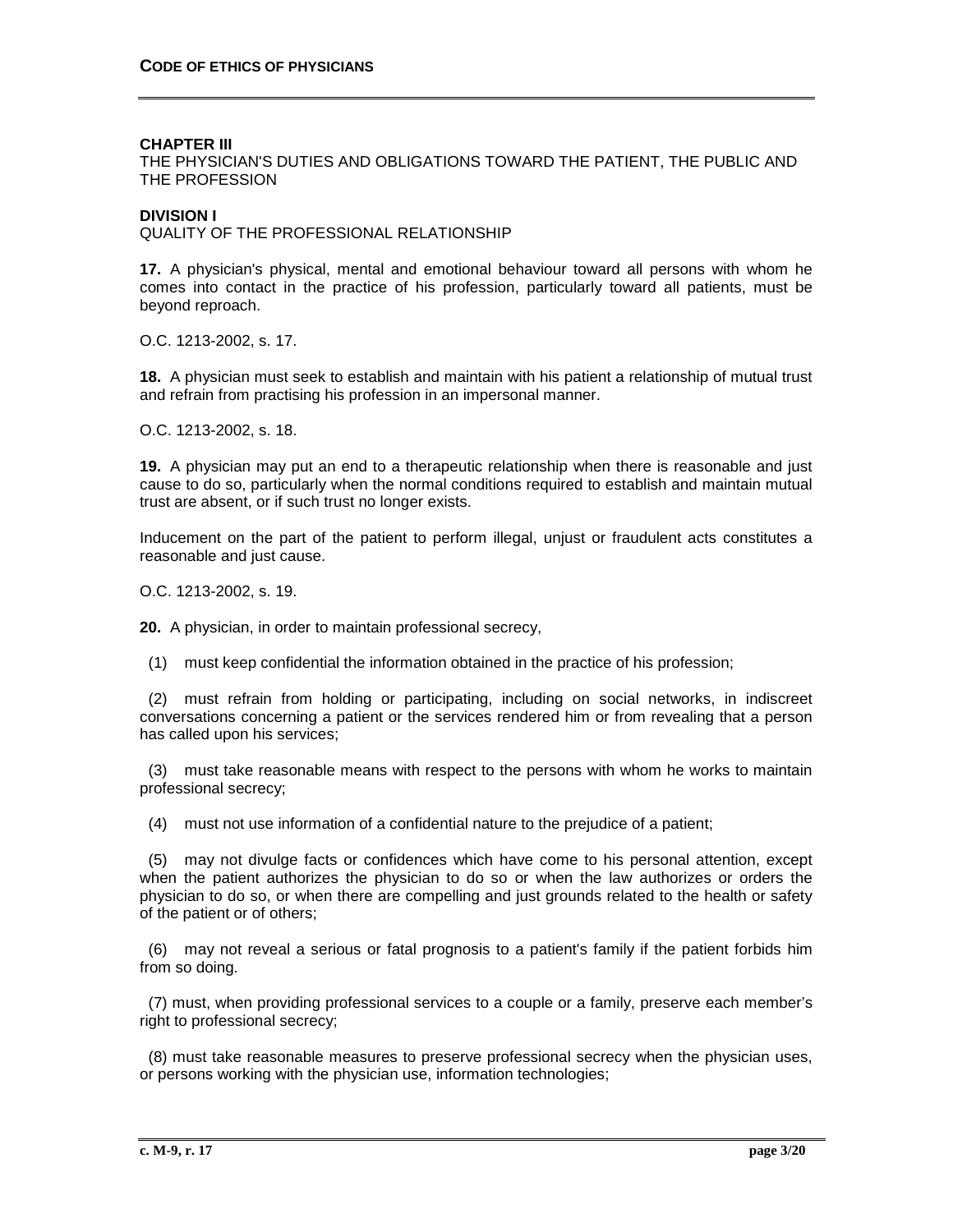(9) must record in the patient's record any communication to a third party, with or without the patient's consent, of information protected by professional secrecy.

O.C. 1213-2002, s. 20; O.C. 1113-2014, s. 2.

**21.** A physician who communicates information protected by professional secrecy in order to prevent an act of violence, including a suicide, must, for each communication, indicate in the patient's record the following items:

- (1) the date and time of the communication;
- (2) the identity of the person exposed to danger or of the group of persons exposed to danger;

 (3) the identity of the person to whom the communication was made, specifying, according to the case, whether it was the person or persons exposed to danger, their representative or the persons likely to come to their assistance;

- (4) the act of violence he aimed to prevent;
- (5) the danger he had identified;
- (6) the imminence of the danger he had identified;
- (7) the information communicated.

O.C. 1213-2002, s. 21; O.C. 1113-2014, s. 3.

**22.** A physician must refrain from taking advantage of the professional relationship established with the person to whom he is providing services.

More specifically, the physician must, for the duration of the professional relationship established with the person to whom he is providing services, refrain from having sexual relations with that person or making improper gestures or remarks of a sexual nature.

The duration of the professional relationship is established by taking into account, in particular, the nature of the pathology, the nature of the professional services rendered and their duration, the vulnerability of the person and the likelihood of having to provide professional services to that person again.

O.C. 1213-2002, s. 22; O.C. 1113-2014, s. 4.

**23.** A physician may not refuse to examine or treat a patient solely for reasons related to the nature of a deficiency or illness, or to the context in which the patient's deficiency or illness appeared, or because of the race, colour, sex, pregnancy, civil status, age, religion, ethnic or national origin, or social condition of the patient, or for reasons of sexual orientation, morality, political convictions, or language.

O.C. 1213-2002, s. 23; O.C. 1113-2014, s. 5.

**24.** A physician must, where his personal convictions prevent him from prescribing or providing professional services that may be appropriate, acquaint his patient with such convictions; he must also advise him of the possible consequences of not receiving such professional services.

The physician must then offer to help the patient find another physician.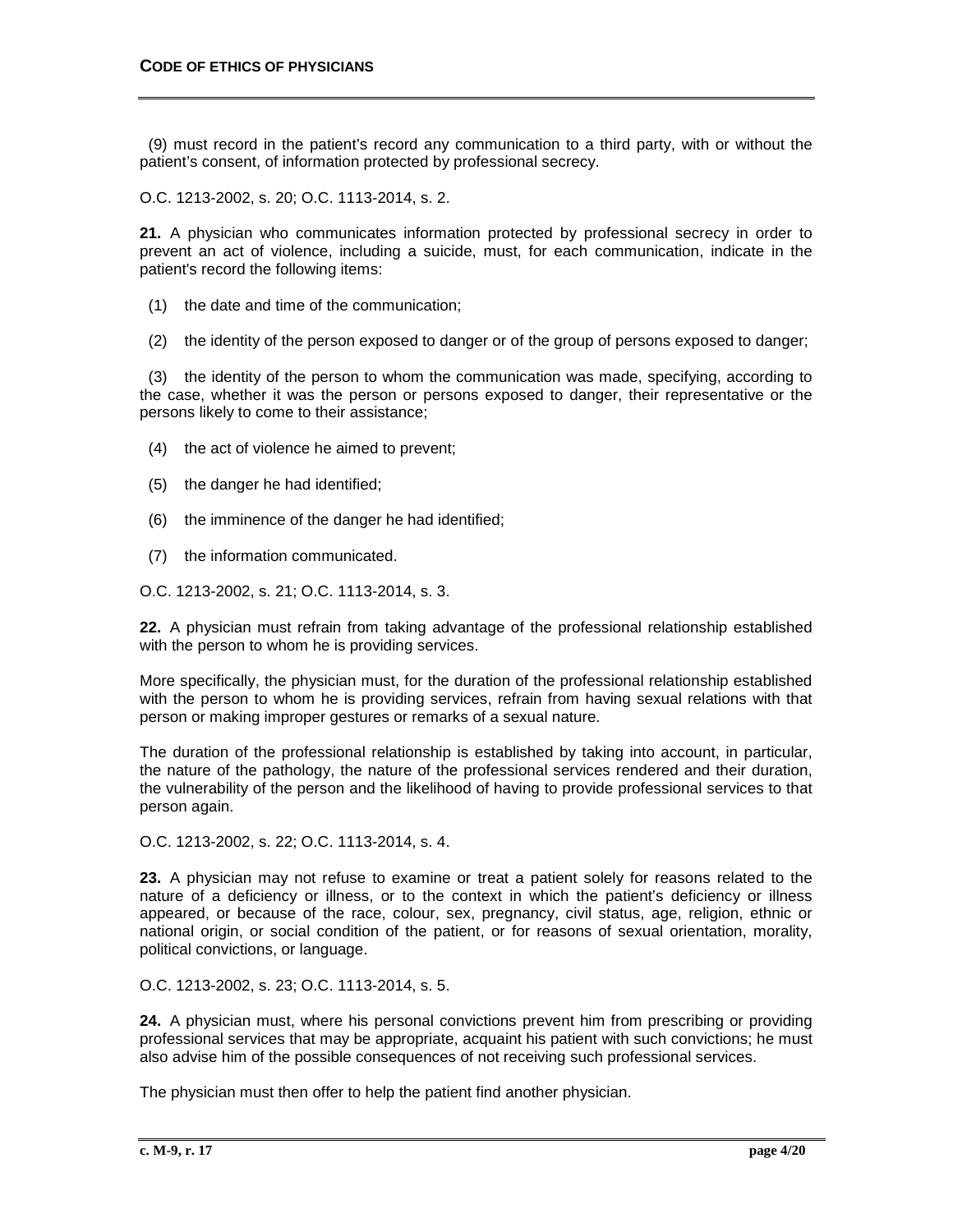O.C. 1213-2002, s. 24.

**25.** A physician must not interfere in the personal affairs of his patient in matters unrelated to the field of health.

O.C. 1213-2002, s. 25.

# **DIVISION II**

FREEDOM OF CHOICE

**26.** A physician must acknowledge the patient's right to consult a colleague, another professional or any other competent person. He must not, by any means, interfere with the patient's freedom of choice.

O.C. 1213-2002, s. 26.

**27.** A physician must, when issuing a prescription, respect the patient's right to have it filled at the place and by the person of his choice.

O.C. 1213-2002, s. 27.

# **DIVISION III**

CONSENT

**28.** A physician must, except in an emergency, obtain free and enlightened consent from the patient or his legal representative before undertaking an examination, investigation, treatment or research.

O.C. 1213-2002, s. 28.

**29.** A physician must ensure that the patient or his legal representative receives explanations pertinent to his understanding of the nature, purpose and possible consequences of the examination, investigation, treatment or research which he plans to carry out. He must facilitate the patient's decision-making and respect it.

O.C. 1213-2002, s. 29.

**30.** A physician must, with respect to research subjects or their legal representative, ensure:

 (1) that each subject is informed of the research project's objectives, its advantages, risks or disadvantages for the subject, the advantages provided by the usual care, if applicable, as well as the fact, as the case may be, that the physician will derive a material gain from enrolling or keeping the subject in the research projects;

 (2) that free and enlightened written consent, which is revocable at all times, is obtained from each subject before he begins his participation in the research project or when there is any significant change in the research protocol.

O.C. 1213-2002, s. 30.

**31.** A physician must, before undertaking his research on humans, obtain approval of the project by a research ethics committee that respects existing standards, notably in its composition and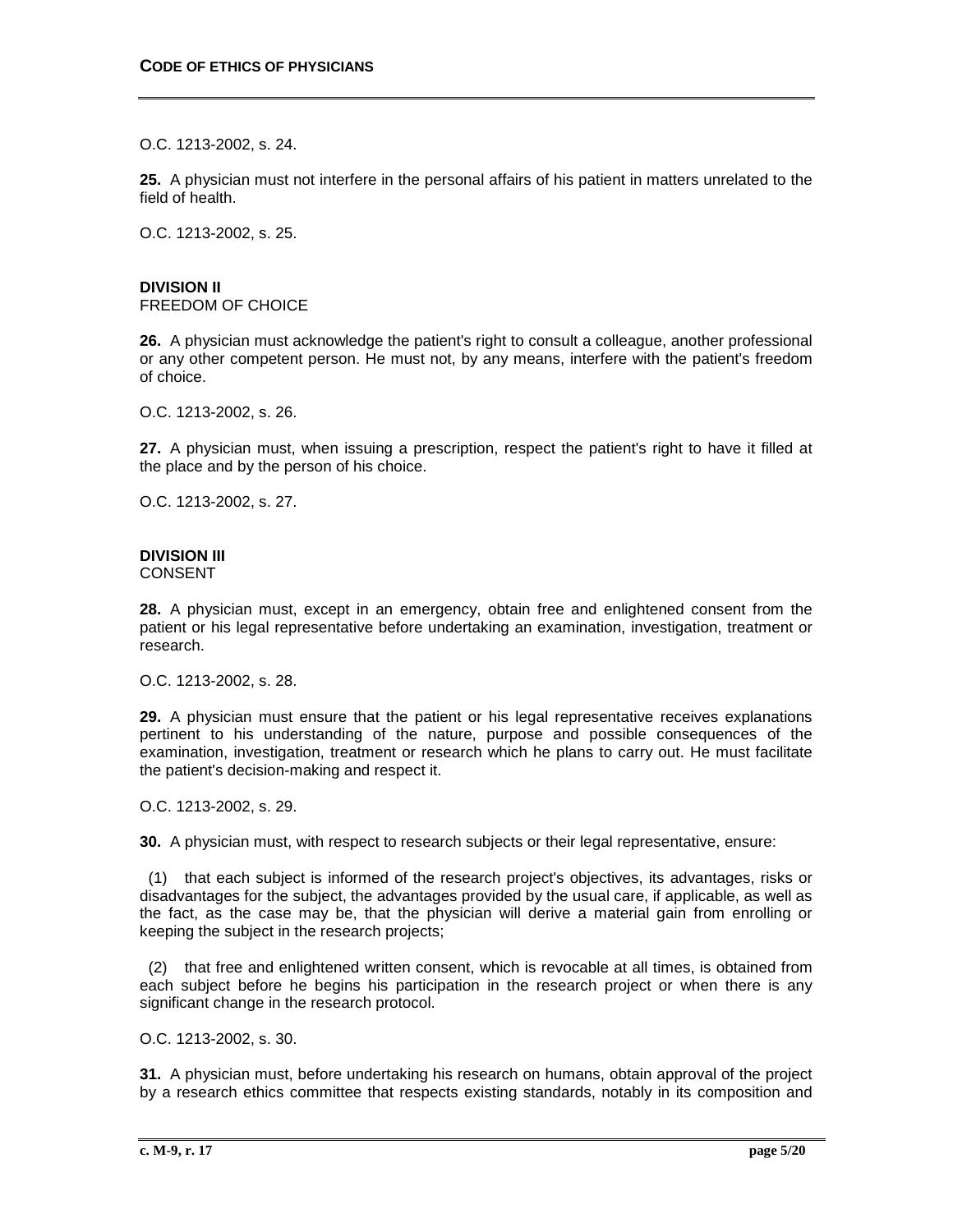procedures. He must also ensure that all those collaborating with him in the research project are informed of his ethical obligations.

O.C. 1213-2002, s. 31.

### **DIVISION IV**

MEDICAL MANAGEMENT AND FOLLOW-UP

**32.** A physician who has undertaken an examination, investigation or treatment of a patient must provide the medical follow-up required by the patient's condition, following his intervention, unless he has ensured that another physician, another professional or another authorized person can do so in his place.

A physician who signs a collective prescription or a prescription to adjust a medication or a medication therapy must ensure that the prescription includes measures for the medical management or follow-up, if required.

O.C. 1213-2002, s. 32; O.C. 1113-2014, s. 6.

**33.** A physician who refers a patient to another physician must assume responsibility for that patient until that other physician takes responsibility for the latter.

O.C. 1213-2002, s. 33; O.C. 1113-2014, s. 7.

**34.** *(revoked).*

O.C. 1213-2002, s. 34; O.C. 1113-2014, s. 8.

**35.** A physician who can no longer provide the required medical follow-up of a patient must, before ceasing to do so, ensure that the patient can continue to receive the required care and contribute thereto to the extent necessary.

O.C. 1213-2002, s. 35.

**36.** A physician must, in the event of a complete or partial cessation of practice, inform his patients of such by giving them advance notice within a reasonable period of time.

O.C. 1213-2002, s. 36.

**37.** A physician must be diligent and display reasonable availability with respect to his patient and the patients for whom he accepts responsibility when he is on call.

O.C. 1213-2002, s. 37.

**38.** A physician must come to the assistance of a patient and provide the best possible care when he has reason to believe that the patient presents with a condition that could entail serious consequences if immediate medical attention is not given.

O.C. 1213-2002, s. 38.

**39.** A physician must report to the director of youth protection any situation where there is reasonable cause to believe that the security or development of a child is or may be considered to be in danger; he must then transmit to the director any information he considers pertinent to protecting the child.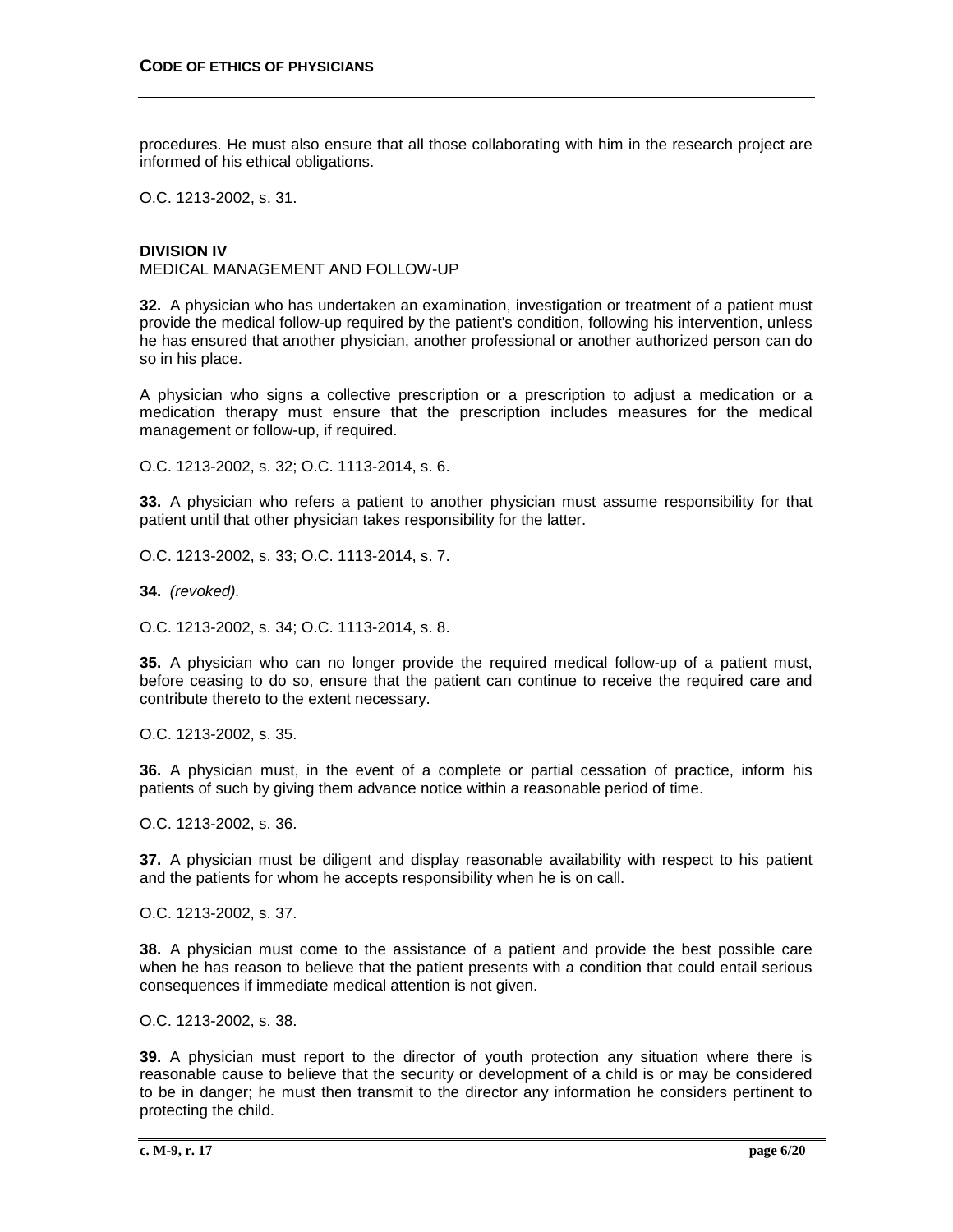The physician himself may also report to the police authorities the situation of a child whose physical integrity or life appears to him to be in danger.

O.C. 1213-2002, s. 39.

**40.** A physician who has reason to believe that the health of the population or of a group of individuals is threatened must notify the appropriate public health authorities.

O.C. 1213-2002, s. 40.

**41.** *(revoked).*

O.C. 1213-2002, s. 41; O.C. 1113-2014, s. 9.

# **DIVISION V**

QUALITY OF PRACTICE

**42.** A physician must, in the practice of his profession, take into account his capacities, limitations and the means at his disposal. He must, if the interest of his patient requires it, consult a colleague, another professional or any competent person, or direct him to one of these persons.

O.C. 1213-2002, s. 42.

**43.** A physician must refrain from practising his profession under circumstances or in any state that could compromise the quality of his practice or his acts or the dignity of the profession.

O.C. 1213-2002, s. 43.

**44.** A physician must practise his profession in accordance with the highest possible current medical standards; to this end, he must, in particular, develop, perfect and keep his knowledge and skills up to date.

O.C. 1213-2002, s. 44.

**45.** A physician who undertakes or participates in research on human beings must conform to the scientific principles and ethical standards generally recognized and justified by the nature and purpose of his research.

O.C. 1213-2002, s. 45.

**46.** A physician must make his diagnosis with the greatest care, using the most appropriate scientific methods and, if necessary, consulting knowledgeable sources.

O.C. 1213-2002, s. 46.

**47.** A physician must avoid omissions, procedures or acts which are unsuitable or contrary to the current information in medical science.

O.C. 1213-2002, s. 47.

**48.** A physician must not resort to insufficiently tested examinations, investigations or treatments, unless they are part of a recognized research project and carried out in a recognized scientific milieu.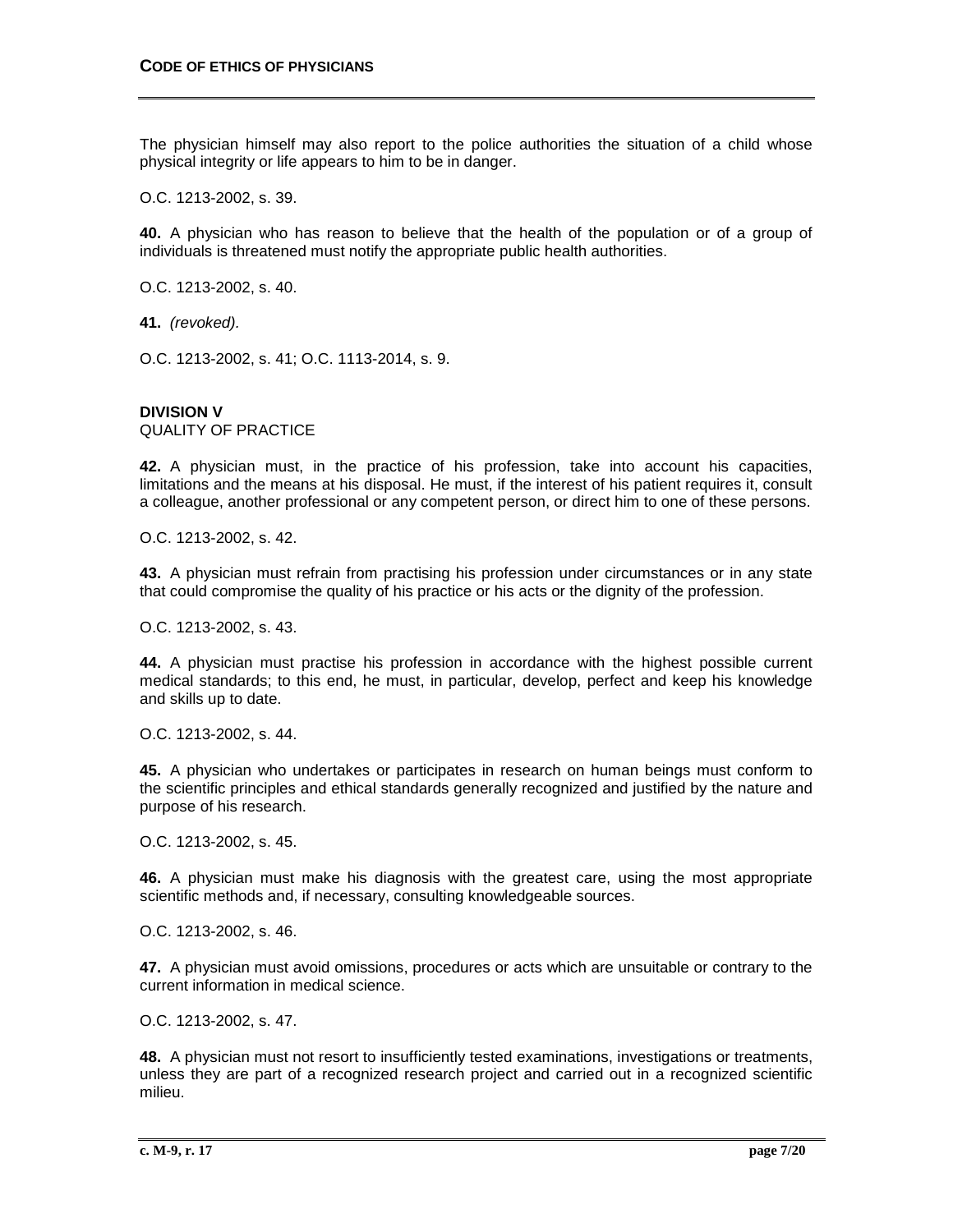O.C. 1213-2002, s. 48.

**49.** A physician must, with regard to a patient who wishes to resort to insufficiently tested treatments, inform him of the lack of scientific evidence relative to such treatments, of the risks or disadvantages that could result from them, as well as the advantages he may derive from the usual care, if any.

O.C. 1213-2002, s. 49.

**50.** A physician must only provide care or issue a prescription when these are medically necessary.

O.C. 1213-2002, s. 50.

**51.** A physician must refrain from providing, prescribing or permitting the obtainment of, in the absence of pathology or sufficient medical reason, psychotropic substances, including alcohol, or any other substance producing analogous effects, as well as any substance used to improve performance.

O.C. 1213-2002, s. 51.

**52.** A physician must refrain from using or stating that he uses secret substances or treatments or from promoting the dissemination thereof.

O.C. 1213-2002, s. 52.

**53.** A physician must, when performing an act requiring assistance, ensure that the person assisting him is qualified.

O.C. 1213-2002, s. 53.

**54.** A physician must not remain alone with a patient when he uses a method of examination or treatment that entails a significantly altered state of consciousness.

O.C. 1213-2002, s. 54.

**55.** A physician must not decrease the physical, mental or affective capacities of a patient except where such is required for preventive, diagnostic or therapeutic reasons.

O.C. 1213-2002, s. 55.

**56.** A physician must, as soon as possible, inform his patient or the latter's legal representative of an accident or complication which is likely to have or which has had a significant impact on his state of health or personal integrity.

O.C. 1213-2002, s. 56; O.C. 1113-2014, s. 10.

**57.** A physician must inform the patient or, if the latter is unable to act, his legal representative, of a fatal or grave prognosis, unless there is just cause not to do so.

O.C. 1213-2002, s. 57.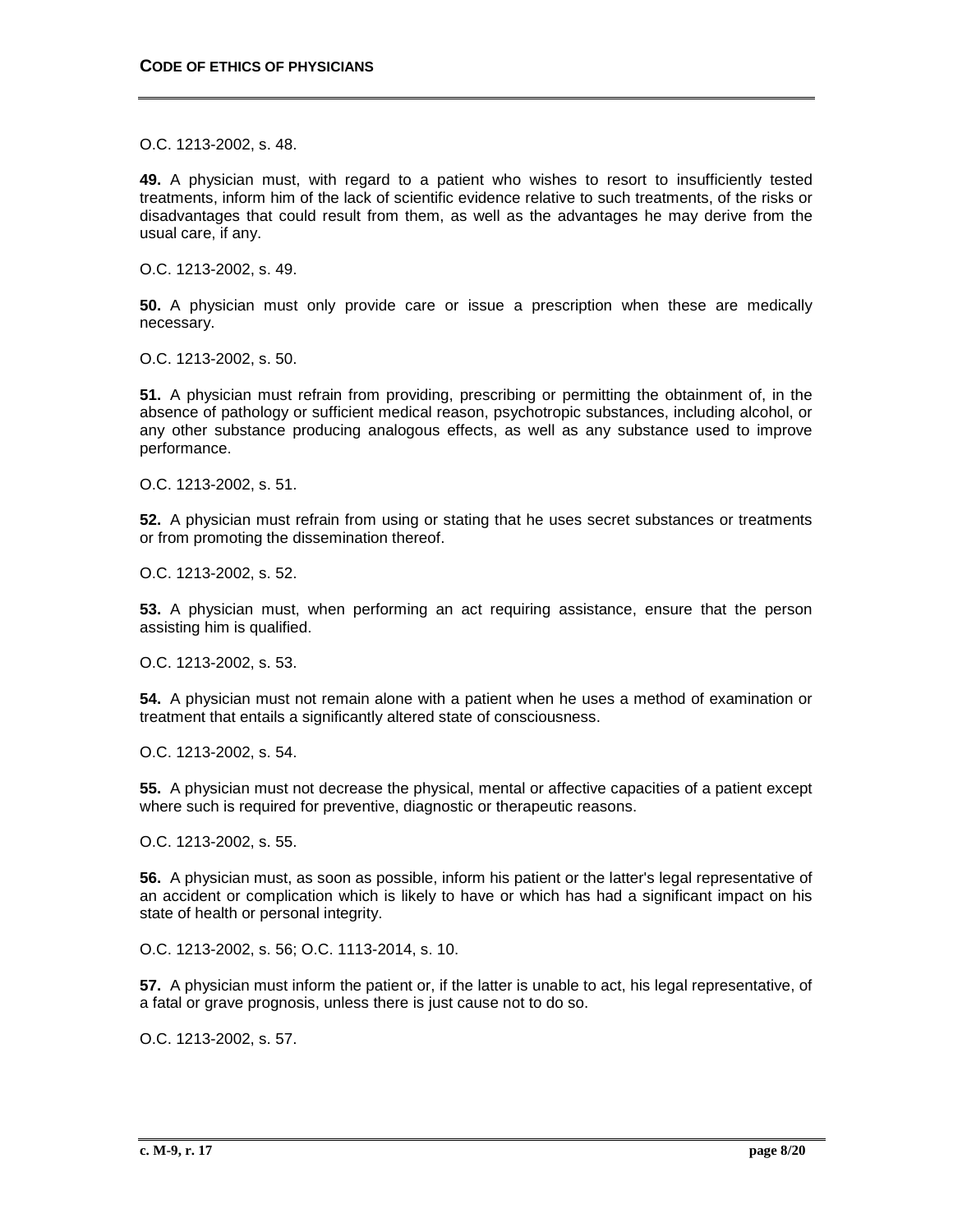**58.** A physician must, when the death of a patient appears to him to be inevitable, act so that the death occurs with dignity. He must also ensure that the patient obtains the appropriate support and relief.

O.C. 1213-2002, s. 58.

**59.** A physician must collaborate with the patient's relatives or any other person who shows a significant interest in the patient.

O.C. 1213-2002, s. 59.

**60.** A physician must refuse to collaborate or participate in any medical act not in the patient's interest as it pertains to his health.

O.C. 1213-2002, s. 60.

**61.** A physician must refuse to collaborate in any research activity where the risks to the health of subjects, healthy or ill, appear disproportionate to the potential advantages they may derive from such or the advantages they may derive from the usual care, if any.

O.C. 1213-2002, s. 61.

**62.** A physician may not, unless an Act or regulation authorizes it,

 (1) select or keep in his position as associate, employee or assistant for the purpose of practising medicine, a person who is not a physician;

 (2) confer upon a person who is not a physician the responsibility of performing acts belonging to the practice of medicine;

(3) collaborate with a person who illegally practises medicine.

O.C. 1213-2002, s. 62.

# **DIVISION VI**

INDEPENDENCE AND IMPARTIALITY

**63.** A physician must safeguard his professional independence at all times and avoid any situation in which he would be in conflict of interest, in particular when the interests in question are such that he might tend to favour certain of them over those of his patient or where his integrity and loyalty toward the latter might be affected.

O.C. 1213-2002, s. 63.

**63.1.** A physician may neither subscribe to any agreement nor accept any benefit likely to influence his or her professional practice as regards the quality of care and its availability as well as the patient's freedom of choice.

The physician must ensure that a patient is given priority access to medical care strictly on the basis of criteria founded on medical necessity.

O.C. 1113-2014, s. 11.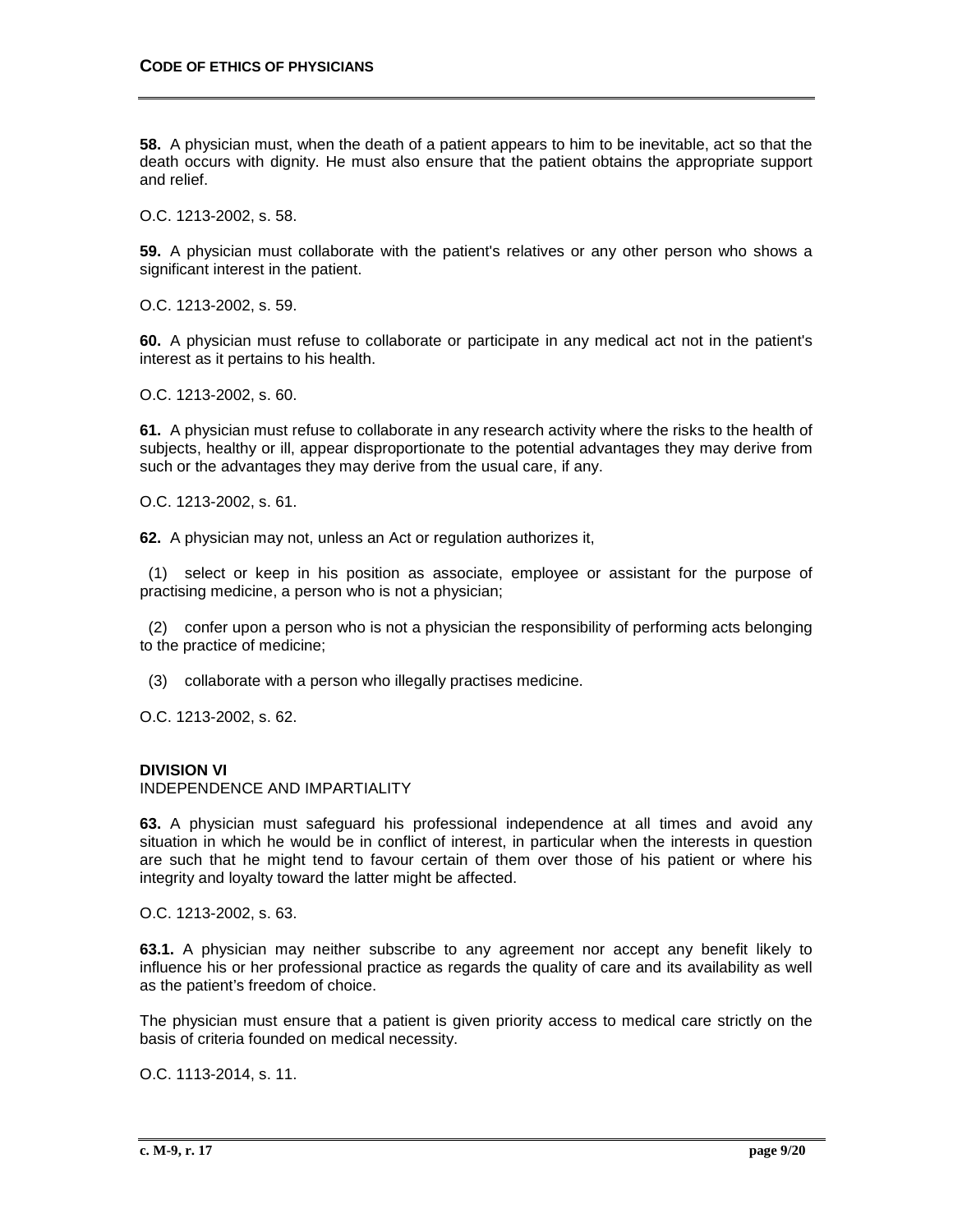**64.** A physician must disregard any intervention by a third party which could influence the performance of his professional duties to the detriment of his patient, a group of individuals or a population.

O.C. 1213-2002, s. 64.

**65.** A physician acting on behalf of a third party must communicate directly to the physician of the patient, with the latter's authorization, any information he considers important with respect to his state of health.

O.C. 1213-2002, s. 65.

**66.** A physician must, subject to existing laws, refrain from acting as physician on behalf of a third party in a lawsuit against his patient.

O.C. 1213-2002, s. 66.

**67.** A physician acting on behalf of a patient or a third party as expert or assessor, must:

 (1) objectively and impartially acquaint the person subject to the assessment or expert's opinion with the purpose of the physician's work, the subjects of the assessment or expert's opinion and the means the physician intends to use to carry it out; the physician must also tell the person to whom the assessment or expert's report is being sent and how the person may request a copy thereof;

 (2) avoid obtaining any information from that person or making any interpretations or comments not pertinent to the subject of the assessment or expert's opinion;

 (3) communicate to third parties only the comments, information or interpretations necessary for answering the questions raised by the requested assessment or expert's opinion;

 (4) refrain from any word or gesture that could undermine that person's confidence in his physician;

 (5) promptly, objectively and impartially communicate his report to the third party or person who requested the assessment or the expert's opinion.

O.C. 1213-2002, s. 67; O.C. 1113-2014, s. 12.

**68.** A physician must, in judging the aptitude of a person to perform work, confine himself to seeking information pertinent to this purpose.

O.C. 1213-2002, s. 68.

**69.** A physician acting on behalf of a third party as expert or assessor may not become the attending physician of the patient unless the latter requests it or expressly authorizes it, and not until his mandate from the third party is completed.

O.C. 1213-2002, s. 69.

**70.** A physician must, except in an emergency or in cases which are manifestly not serious, refrain from treating himself, or from treating any person with whom there is a relationship that could prejudice the quality of his practice, notably his spouse and his children.

O.C. 1213-2002, s. 70.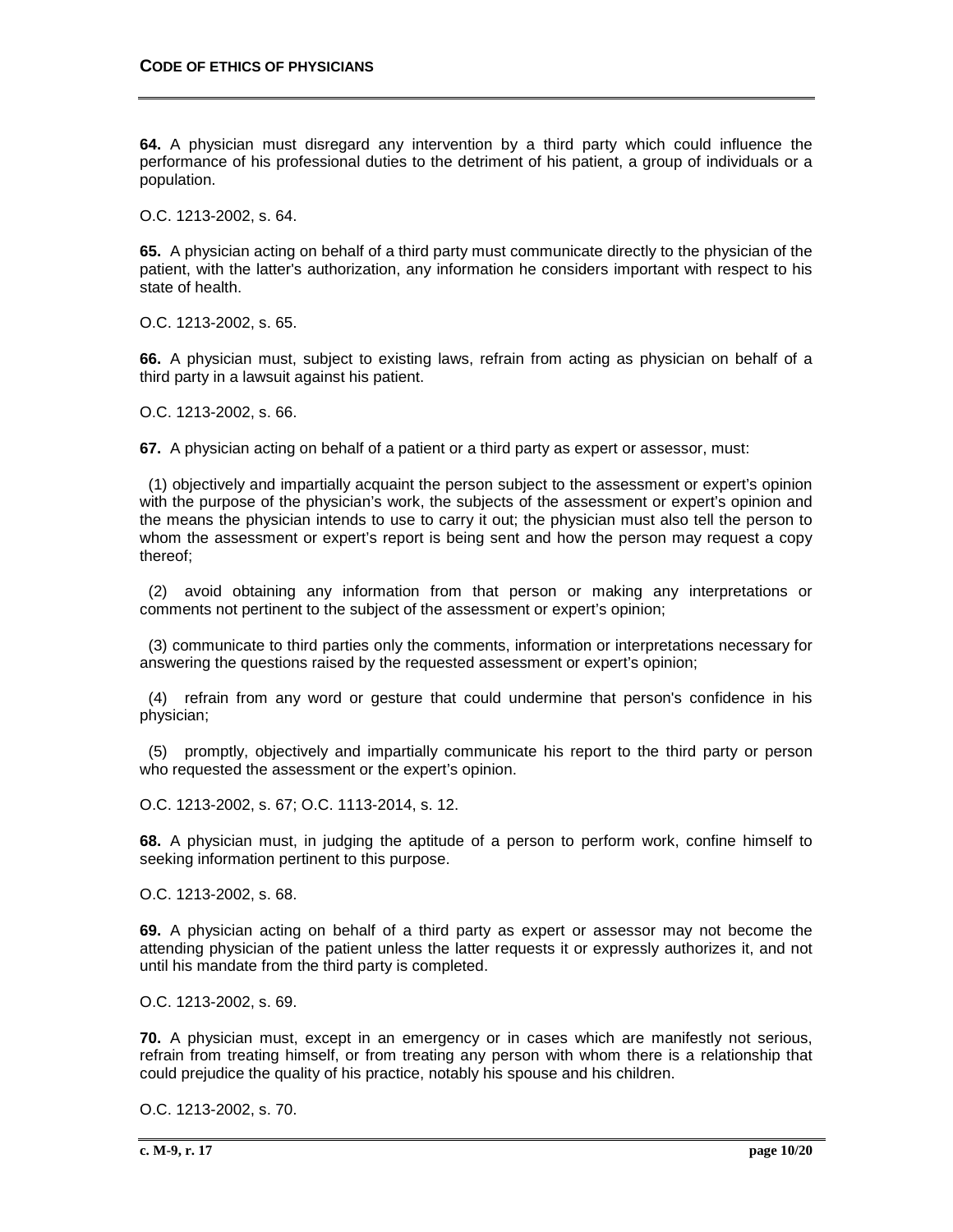**71.** A physician must, either alone or with the physicians with whom he practises, assume responsibility for the practice of his profession; he may not accept any arrangement limiting that responsibility.

O.C. 1213-2002, s. 71.

**72.** A physician may not be party to an agreement in which the nature and extent of professional expenses can influence the quality of his practice.

Likewise, a physician may not be party to an agreement with another health professional in which the nature and extent of the professional expenses of the latter can influence the quality of his practice.

Any agreement entered into by the physician or a partnership or join-stock company of which he is a partner or shareholder regarding the enjoyment of a building or a space for practice of the medical profession, must be entirely recorded in writing and include a statement from the physician that the obligations arising from the agreement comply with the provisions of the Code and a clause authorizing release of the agreement to the Collège des médecins upon its request.

O.C. 1213-2002, s. 72; O.C. 39-2008, s. 2; O.C. 1113-2014, s. 13.

**73.** A physician must refrain:

 (1) from seeking or obtaining a financial benefit other than the physician's fees from the prescription of apparatus, examinations or medications, either directly, indirectly or through an enterprise controlled by the physician or in which the physician takes part;

 (2) from granting, in the practice of his profession, any benefit, commission or rebate to any person whatsoever;

 (3) from accepting, in his capacity as a physician or by using his title of physician, any commission, rebate or material benefit with the exception of customary presents and gifts of modest value.

Despite subparagraph 1 of the first paragraph, a physician may make a profit from the sale or marketing of an apparatus or examination that the physician prescribes and has developed or contributed to its development, directly, indirectly or through an enterprise controlled by the physician or in which the physician takes part, in which case the physician must so inform the patient.

O.C. 1213-2002, s. 73; O.C. 39-2008, s. 3; O.C. 1113-2014, s. 14; O.C. 1122-2016.

**73.1.** Specifically constituting a material advantage as contemplated by paragraph 3 of section 73 is the enjoyment of a building or a space at no charge or at a discount for the practice of the medical profession granted to a physician or to a partnership or join-stock company of which he is a partner or shareholder by:

 (1) a pharmacist or a partnership or join-stock company of which the pharmacist is a partner or shareholder;

(2) a person whose activities are linked, directly or indirectly, to the practice of pharmacy;

 (3) another person in a context that may present a conflict of interests, whether real or only apparent.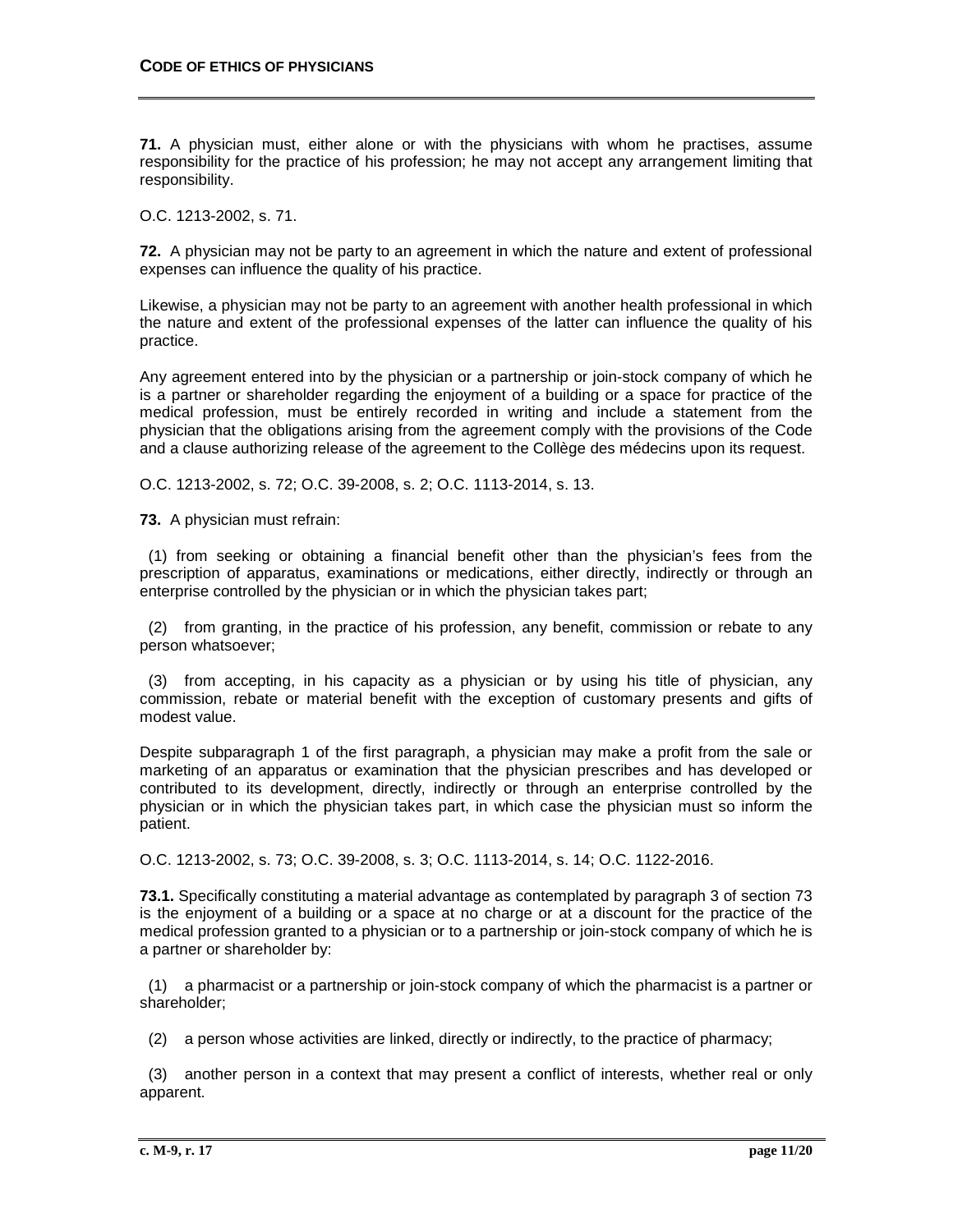Whether a rent is fair and reasonable is determined as a function of local socio-economic conditions at the time it is fixed.

O.C. 39-2008, s. 4.

**74.** A physician must not solicit clientele.

O.C. 1213-2002, s. 74.

**75.** A physician may not allow his title to be used for commercial purposes.

O.C. 1213-2002, s. 75.

**76.** A physician must refrain, directly or indirectly, from leasing or selling apparatus or from selling any medication or product presented as having a benefit to health, except the apparatus installed or the medications and products administered by the physician directly.

In addition, a physician may not claim disproportionate amounts as payment for the medical supplies required by the treatments administered by the physician.

O.C. 1213-2002, s. 76; O.C. 1113-2014, s. 15.

**77.** A physician must respect the patient's freedom of choice by indicating to the patient, on request, the places where the patient may receive the diagnostic or therapeutic services when the physician issues the patient a prescription or a referral form to that effect.

O.C. 1213-2002, s. 77; O.C. 1113-2014, s. 16.

**78.** A physician who undertakes or participates in a research project must state his interests and disclose any real, apparent or potential conflicts of interest to the research ethics committee.

In research-related activities, a physician must not be party to any agreement nor accept or grant any compensation that would call his professional independence into question.

Remuneration or compensation of a physician for the time and professional expertise he devotes to research must be reasonable and known to the ethics committee.

O.C. 1213-2002, s. 78.

**79.** A physician who receives benefits from the enterprise offering a product having a benefit to health or therapeutic or diagnostic services in which the physician has interests or is part of an enterprise which is within his or her power to control and which manufactures or markets products having a benefit to health or therapeutic or diagnostic services must so inform the circles in which he or she promotes them.

O.C. 1213-2002, s. 79; O.C. 1113-2014, s. 14; O.C. 1122-2016.

**80.** A physician may not be party to any agreement or accept any benefit that could jeopardize his professional independence, particularly in the context of continuing medical education activities.

O.C. 1213-2002, s. 80.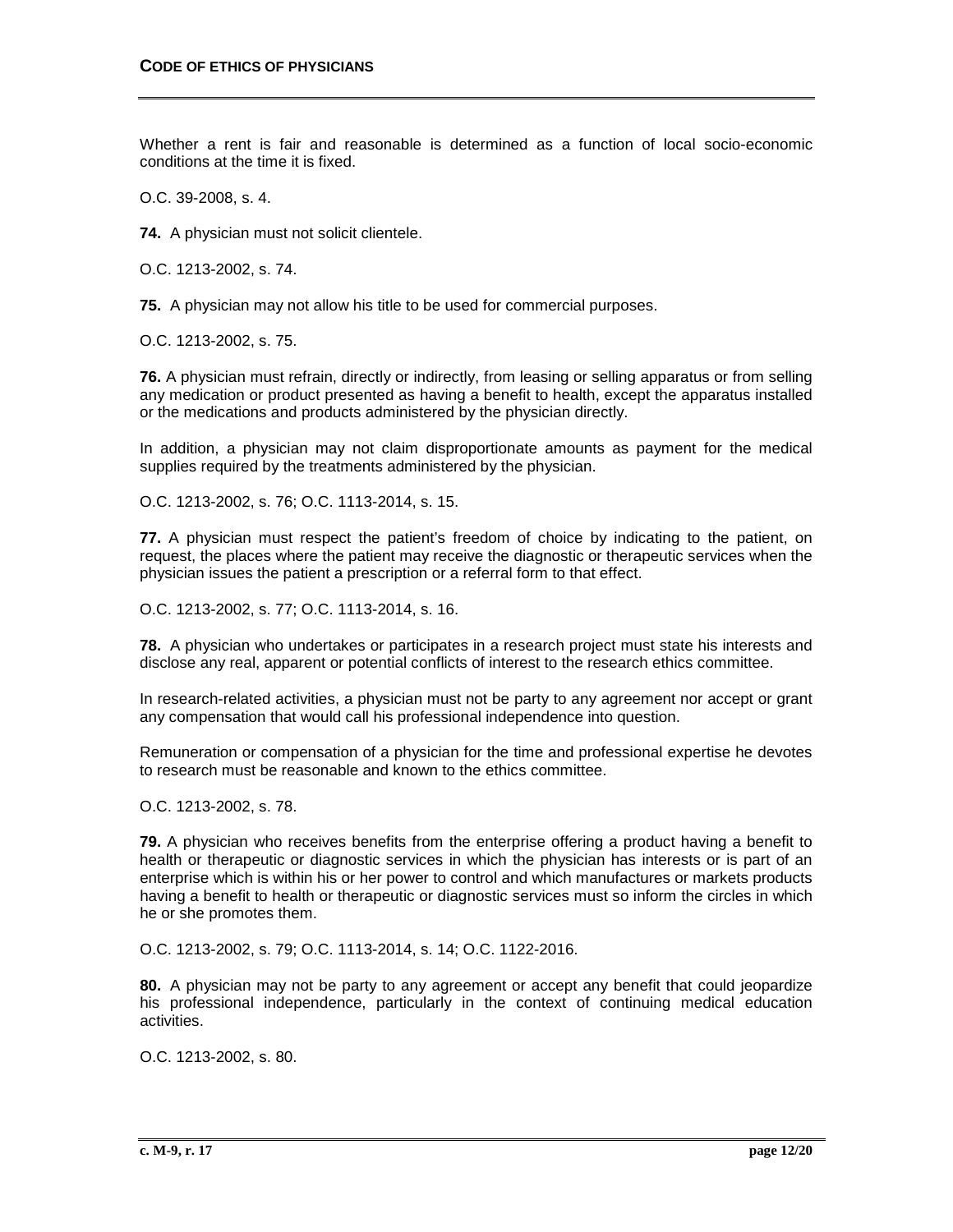**81.** A physician who organizes a continuing medical education activity or acts as a resource person in the context of such an activity must inform the participants of his affiliations or financial interests in a commercial enterprise in the performance of this activity.

O.C. 1213-2002, s. 81.

**82.** A physician who is to perform a graft or organ transplant must not participate in the determination or confirmation of death of the patient from whom the organ is to be removed.

O.C. 1213-2002, s. 82.

# **DIVISION VII**

INTEGRITY

**83.** A physician must refrain from guaranteeing, explicitly or implicitly, the effectiveness of an examination, investigation or treatment, or the cure of a disease.

O.C. 1213-2002, s. 83.

**84.** A physician must refrain from entering, producing or using data that he knows to be erroneous in any document, particularly in any report, medical record or research record.

O.C. 1213-2002, s. 84.

**85.** A physician must refrain from issuing to any person and for any reason whatsoever a false certificate or any information, either verbal or written, which he knows to be erroneous.

O.C. 1213-2002, s. 85.

**86.** *(Revoked).*

O.C. 1213-2002, s. 86; O.C. 550-2010, s. 1.

**87.** A physician must not knowingly conceal the negative findings of a research project in which he has taken part.

O.C. 1213-2002, s. 87.

**DIVISION VII.I** ADVERTISING AND PUBLIC STATEMENTS

O.C. 550-2010, s. 2.

**88.** A physician may not, by whatever means, advertise or make a representation to the public or to a person having recourse to his services or allow such to be made in his name, about him or for its benefit, that is false, misleading or incomplete, particularly as to his level or competence or the scope of effectiveness of his services, or favouring a medication, products, or method of investigation or treatment.

O.C. 1213-2002, s. 88; O.C. 550-2010, s. 2.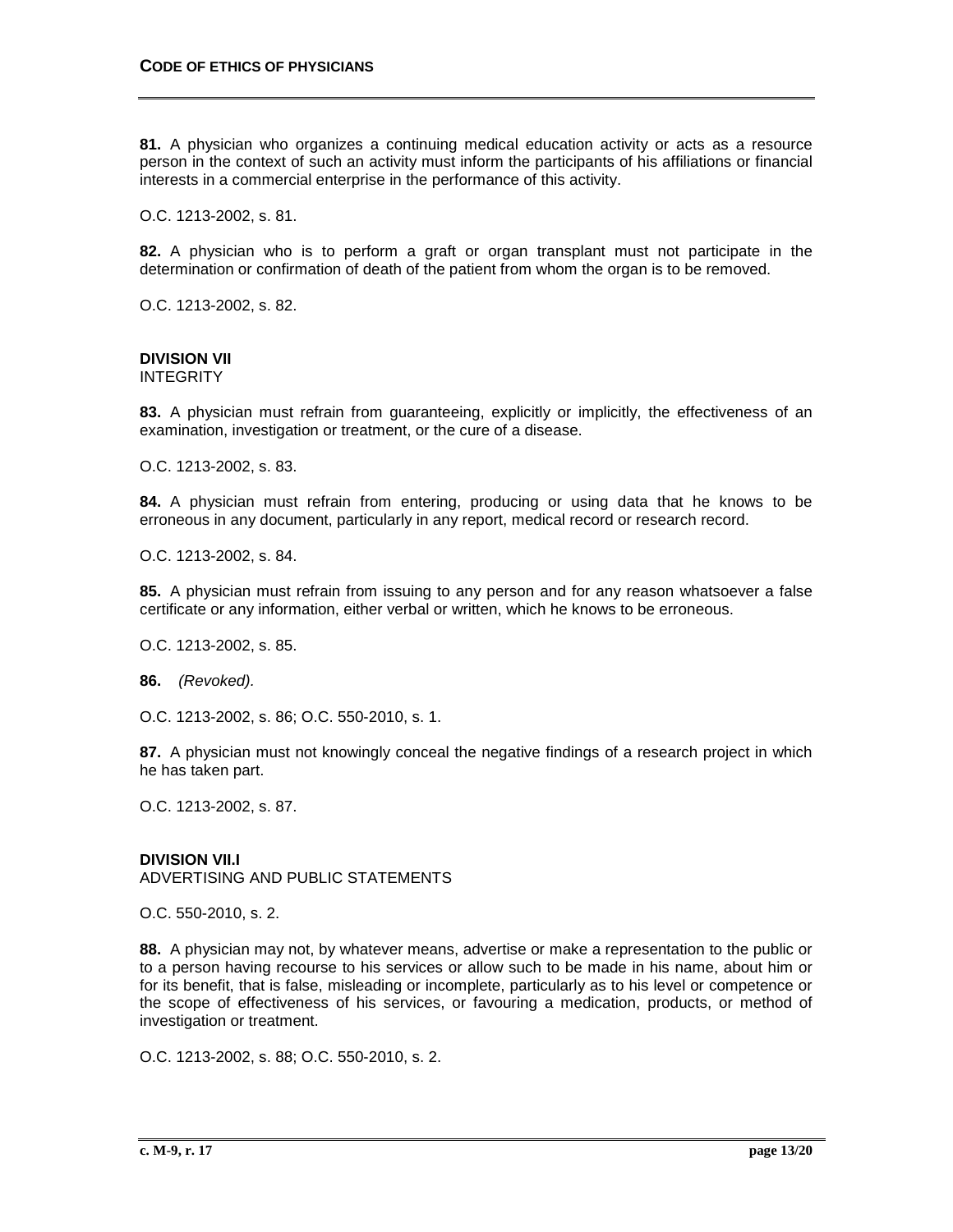**88.0.1.** A physician who addresses the public must communicate factual, exact and verifiable information. This information must not contain any comparative or superlative statement belittling or disparaging a service or product dispensed by another physician or other professionals.

O.C. 550-2010, s. 2.

**88.1.** A physician may not use or allow in an advertisement the expression in an unsuitable way of support or gratitude concerning him or his professional practice.

O.C. 550-2010, s. 2.

**89.** A physician, expressing medical opinions through any public information medium, must express opinions in keeping with current information in medical science on the subject and indicate the caution with respect to a new diagnostic, investigative or treatment procedure which has not been sufficiently tested.

O.C. 1213-2002, s. 89; O.C. 550-2010, s. 2.

**90.** *(Revoked).*

O.C. 1213-2002, s. 90; O.C. 550-2010, s. 3.

**91.** *(Revoked).*

O.C. 1213-2002, s. 91; O.C. 550-2010, s. 3.

**92.** A physician must, in any advertising or any other item of identification used to offer professional services, clearly indicate his or her name and a specialist's title corresponding to one of the specialties defined in the Regulation respecting medical specialties (chapter M-9, r. 26.1). The physician may also mention in it the professional services he or she offers.

O.C. 1213-2002, s. 92; O.C. 550-2010, s. 4; O.C. 1113-2014, s. 18.

**93.** A physician must keep a complete copy of every advertisement in its original form, as well as a copy of any relevant contracts, for a period of not less than 3 years following the date on which the advertisement was last published or broadcast. The copy must be submitted to a syndic of the Collège upon request.

O.C. 1213-2002, s. 93.

**93.1.** Advertising about the prices of services provided by a physician must be of a nature to inform a person who does not have special knowledge of medicine.

O.C. 550-2010, s. 5.

**93.2.** A physician who includes a price in his advertising must also indicate the following information:

- (1) the price of the treatment or service contemplated and, if any, the validity period;
- (2) any restrictions that apply;

 (3) any additional services or fees that might be charged and are not already included in the fee or price;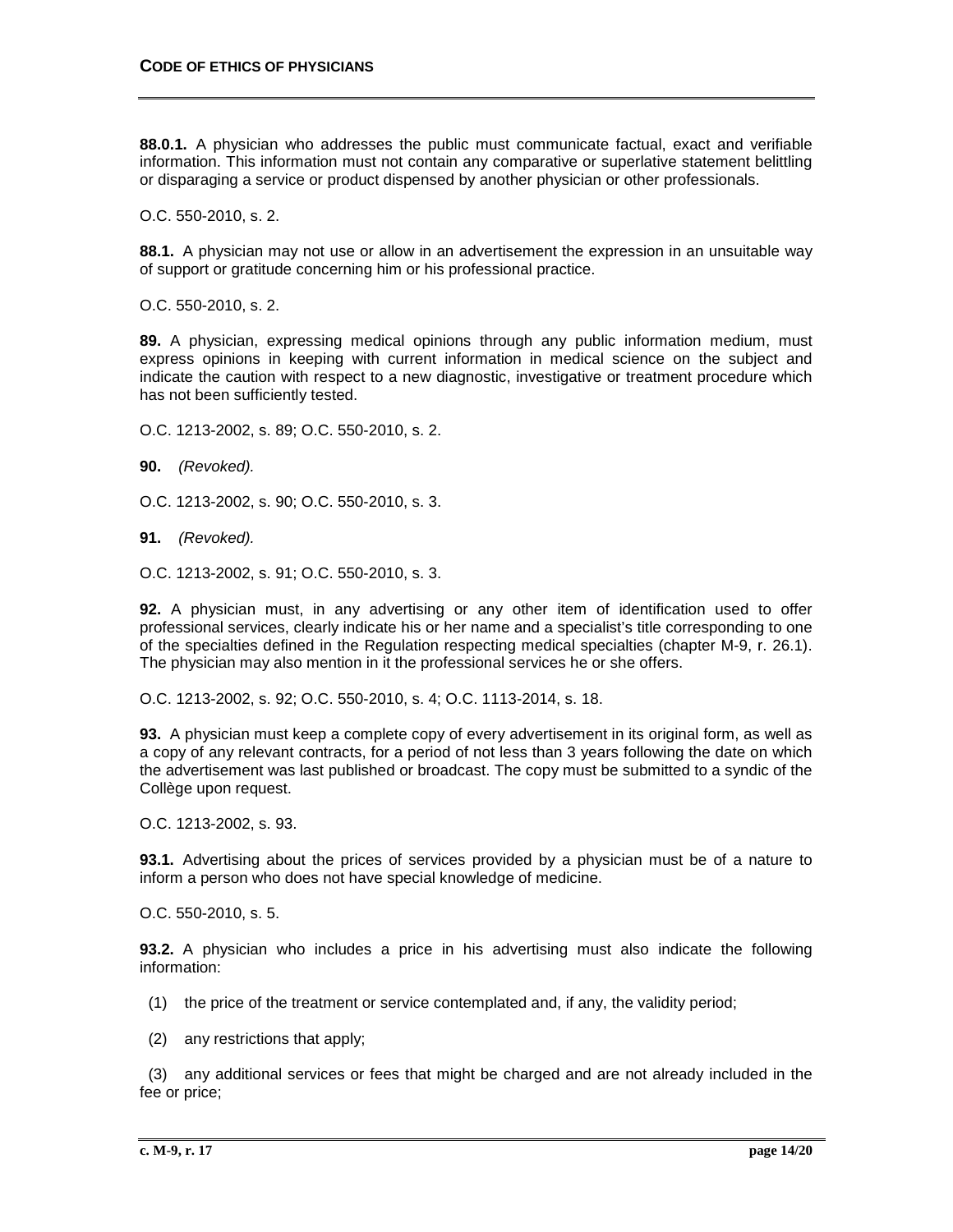(4) additional fees associated with the terms of payment, if any.

A physician may agree with a patient to charge a price below that published or circulated.

O.C. 550-2010, s. 5.

**93.3.** The physician may not in any way whatsoever make or allow advertising intended for vulnerable persons particularly due of their age, condition or the occurrence of a specific event.

O.C. 550-2010, s. 5.

#### **DIVISION VIII**

ACCESSIBILITY AND RECTIFICATION OF RECORDS

**94.** A physician must, promptly and within not more than 20 days of its receipt, respond to any request made by his patient 14 years of age or older to examine or obtain a copy of documents concerning him in any record established in his respect.

Despite the foregoing, a physician may temporarily deny access if the physician is of the opinion that communicating the record or a part thereof would cause serious harm to the patient's health. In that case, the physician determines the time the record or part thereof to which access is denied may be communicated to the patient and so informs the patient.

A physician must obtain the consent of a minor 14 years of age or older before communicating to the minor's parent or tutor health information connected with care to which the minor may give his or her consent alone.

O.C. 1213-2002, s. 94; O.C. 1113-2014, s. 19.

**94.1.** A physician may not communicate information concerning a patient, or contained in the patient's record, furnished by or concerning a third party, where knowledge of the existence or the communication thereof would make it possible to identify the third party and such disclosure could seriously harm the third party, unless the latter agrees in writing to the communication of the information or in the case of an emergency that threatens the life, health or safety of the person concerned.

The first paragraph does not apply where the information was furnished by a health or social services professional or by an employee of a health institution in the performance of their duties. For the purposes of this paragraph, trainees, including medical residents, are deemed to be health or social services professionals.

O.C. 1113-2014, s. 20.

**95.** A physician may demand from a patient reasonable fees no greater than the cost of reproducing or transcribing such documents and the cost of transmitting a copy of the latter.

A physician who intends to demand such fees must, before proceeding with any reproduction, transcription or transmission, inform his patient of the approximate amount he will be required to pay.

Despite the foregoing, a physician may not withhold the documents until payment of the fees by the patient.

O.C. 1213-2002, s. 95; O.C. 1113-2014, s. 21.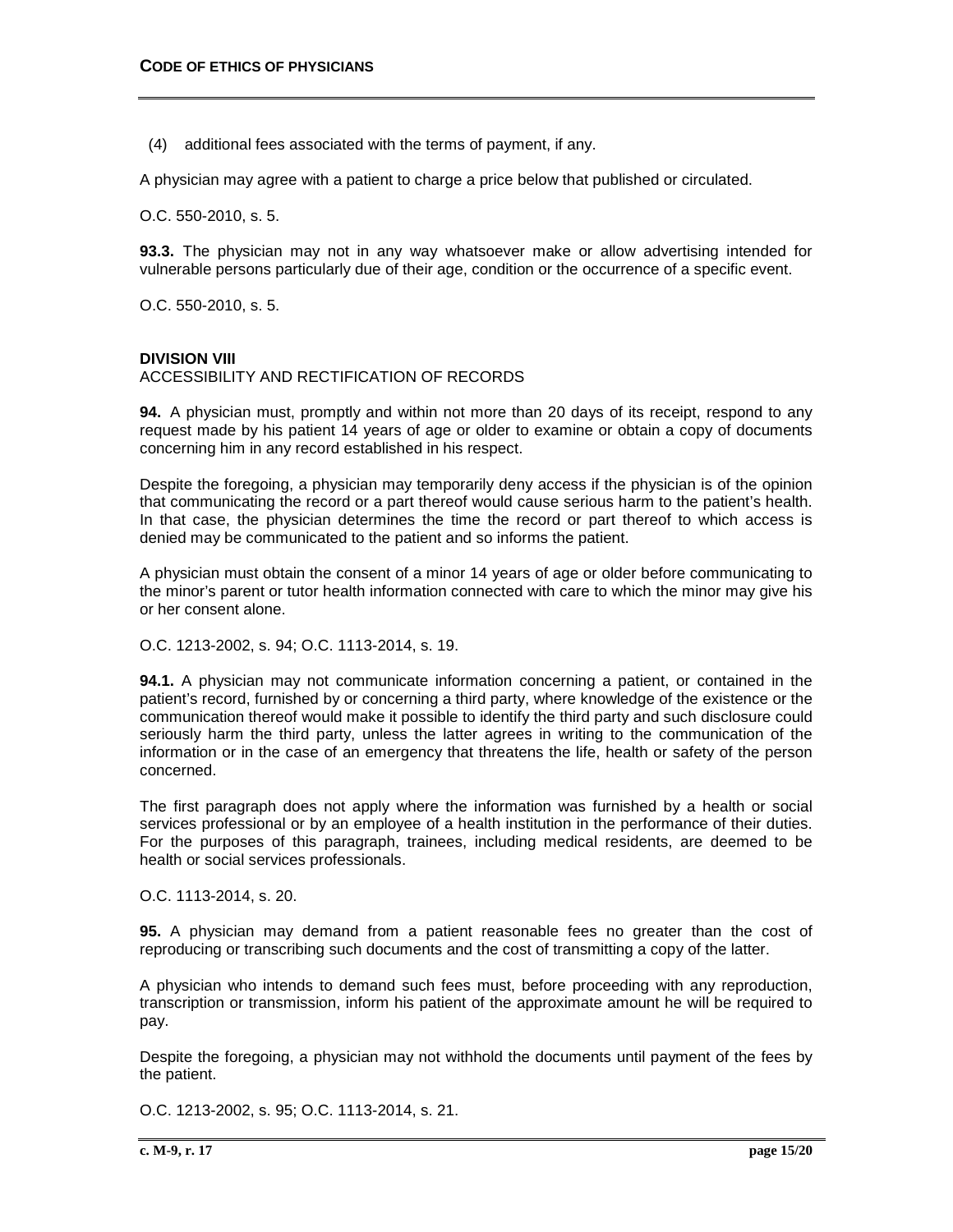**96.** A physician who refuses a patient access to information contained in a record established in his respect must, at the written request of the patient, inform him in writing of the reasons for his refusal and enter such reasons in the record.

O.C. 1213-2002, s. 96.

**97.** A physician must provide a patient who requests it, or such person designated by the latter, with all information allowing him to obtain a benefit to which he may be entitled.

O.C. 1213-2002, s. 97.

**98.** A physician must, at the patient's written request and within not more than 30 days of its receipt, hand over to the physician, employer, establishment, insurer or any other person designated by the patient, pertinent information from the patient's medical record which is in his possession and safekeeping.

O.C. 1213-2002, s. 98.

**99.** A physician must, promptly and within not more than 30 days of its receipt, respond to any request made by a patient to correct or delete inexact, incomplete, ambiguous, outdated or unjustified information in any document concerning him. He must also respect the right of the patient to make written comments in his record.

A physician must deliver to the patient, free of charge, a copy of the document or that part of the document which was duly dated and placed in the record and which allows the patient to see that the information was corrected or deleted or, depending on the case, an attestation that the patient's written comments have been entered in the record.

O.C. 1213-2002, s. 99.

**100.** A physician must transmit a copy, without charge to the patient, of the corrected information or an attestation that the information was deleted or, if such be the case, that the written comments were entered in the record, to any person from whom the physician has received information that was the subject of correction, deletion or comments, as well as to any person to whom the information was communicated.

O.C. 1213-2002, s. 100; O.C. 1113-2014, s. 22.

**101.** A physician who refuses to assent to a request for correction or deletion of information must notify the patient in writing of the reasons for such refusal and inform him of any recourse available to him.

O.C. 1213-2002, s. 101.

**102.** A physician must respond promptly to any written request made by a patient to regain possession of a document the patient entrusted to him.

O.C. 1213-2002, s. 102.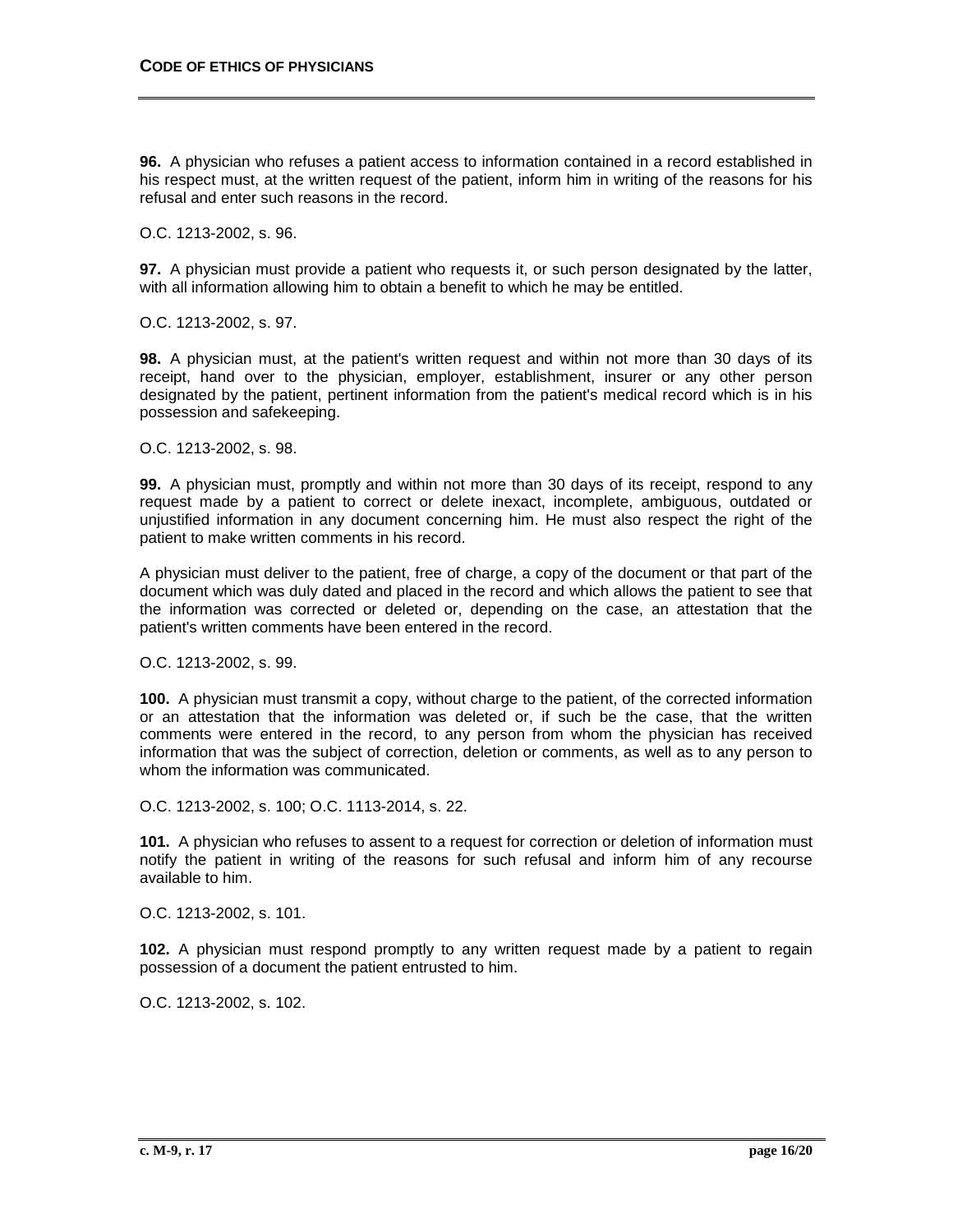#### **DIVISION IX** FEES

**103.** A physician must refrain from claiming fees from whomever for professional activities the cost of which has been or must be paid by a third party.

O.C. 1213-2002, s. 103.

**104.** A physician must claim only those fees justified by the nature and circumstances of the professional services rendered.

The physician must, without delay, advice the patient of any change in the estimated cost of services.

A physician who claims fees must provide the patient with an itemized invoice for his or her services, the medical supplies and apparatus, medications and products presented has having a benefit to health whose cost is claimed by the physician.

O.C. 1213-2002, s. 104; O.C. 1113-2014, s. 23.

**105.** A physician who does not participate or who has withdrawn from the Québec Health Insurance Plan or who claims fees for services not covered by this Plan, must give the patient sufficient prior information on the nature and scope of the services included in the price and specify the validity period, where applicable. A physician must provide the patient with all the necessary explanations for understanding his account and the terms and conditions of payment. The physician must in particular clearly identify the cost of his or her fees and the price of medical supplies, apparatus, medications and products presented as having a benefit to health.

He must display for public view in the waiting room of the place where he practices the price of any services, supplies and accessory charges and medical care that he charges for.

O.C. 1213-2002, s. 105; O.C. 550-2010, s. 6; O.C. 1113-2014, s. 24.

**106.** A physician must refrain from claiming fees for professional services not rendered.

The physician contemplated in section 105 may, however, demand a reasonable advance to cover the costs and fees related to the performance of his professional services.

O.C. 1213-2002, s. 106.

**107.** A physician may share his fees only insofar as the sharing does not affect his professional independence.

O.C. 1213-2002, s. 107.

**108.** A physician must not sell or transfer his accounts for professional fees, unless it is to another physician or unless the patient agrees thereto or a regulation of the Collège authorizes it.

O.C. 1213-2002, s. 108.

**109.** A physician who appoints another person or agency to collect his fees must ensure that the latter proceeds with tact, moderation and a respect for the confidentiality and practices related to the collection of accounts authorized by law.

O.C. 1213-2002, s. 109.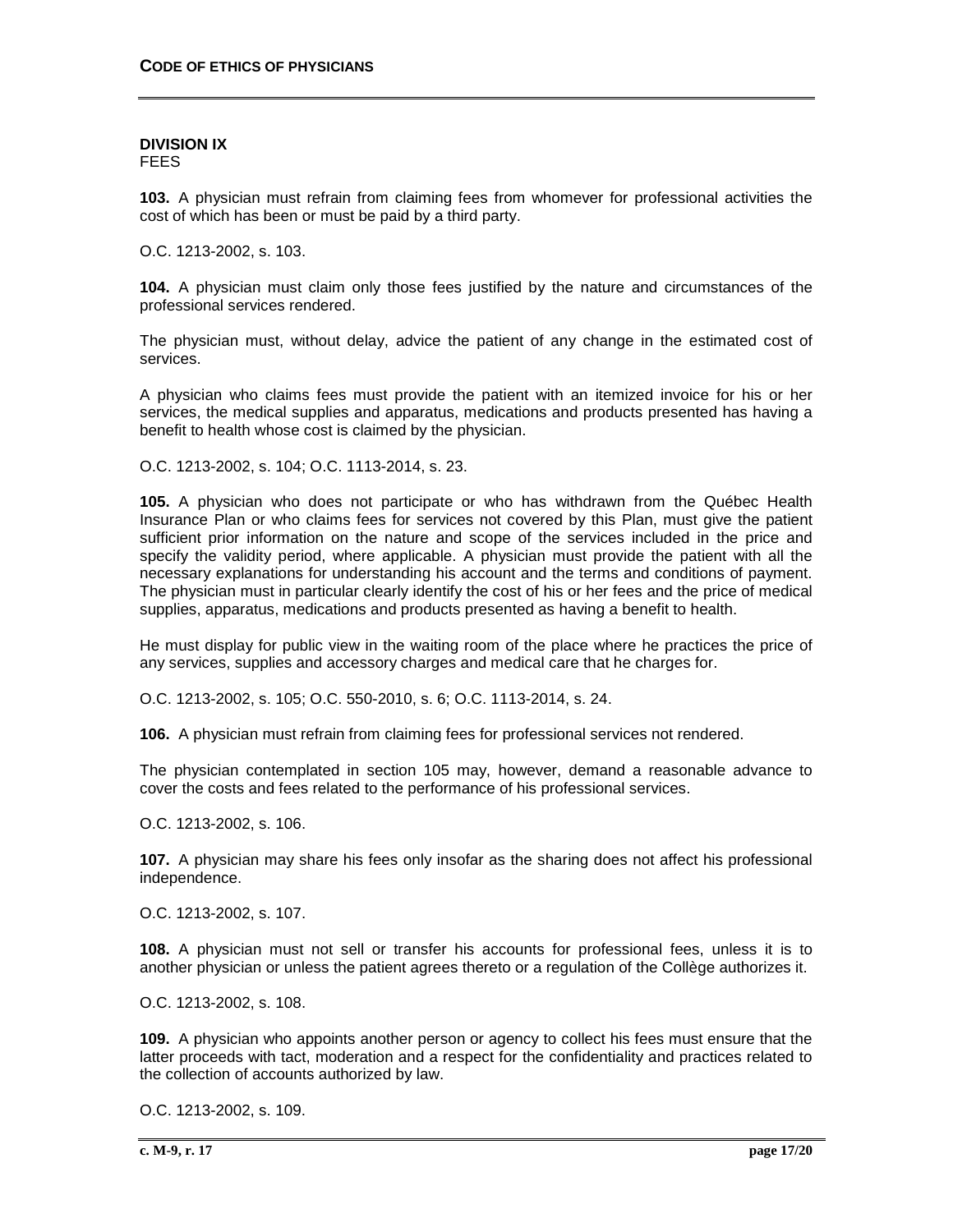#### **DIVISION X**

### RELATIONS WITH COLLEAGUES AND OTHER PROFESSIONALS

**110.** A physician must not, in his relations with whomever in the practice of his profession, notably a colleague or member of another professional order, denigrate him, abuse his confidence, willingly mislead him, betray his good faith or use disloyal tactics.

O.C. 1213-2002, s. 110.

**111.** A physician must not harass, intimidate or threaten a person with whom he is connected in the practice of his profession.

O.C. 1213-2002, s. 111.

**112.** A physician must, when of his own initiative he refers a patient to another professional, provide the latter with any information he possesses which is pertinent to the examination, investigation and treatment of that patient.

O.C. 1213-2002, s. 112.

**112.1.** A physician must cooperate with other health professionals and other persons authorized to provide health care to a patient.

O.C. 1113-2014, s. 25.

**113.** A physician must accept a request for consultation from a physician and must promptly provide the latter with the written results of his or her consultation and the recommendations the physician considers appropriate. The physician may also, if he considers it necessary, provide another health professional or another authorized person who refers a patient to him or her or to whom the physician refers a patient with any information useful to the care and services to be given to that patient.

O.C. 1213-2002, s. 113; O.C. 1113-2014, s. 26.

**114.** A physician must, in an emergency, assist a colleague or another health professional in the practice of his profession when the latter requests it.

O.C. 1213-2002, s. 114.

**115.** A physician must not take credit for work performed by a colleague or any other person.

O.C. 1213-2002, s. 115.

# **DIVISION XI**

RELATIONS WITH THE COLLÈGE

**116.** A physician must collaborate with the Collège in the execution of the latter's mandate to protect the public.

O.C. 1213-2002, s. 116.

**117.** A physician must refrain from exerting any undue pressure, accepting or offering money or any other consideration, in order to influence a decision of the board of directors of the Collège, one of its committees or any person acting on behalf of the Collège.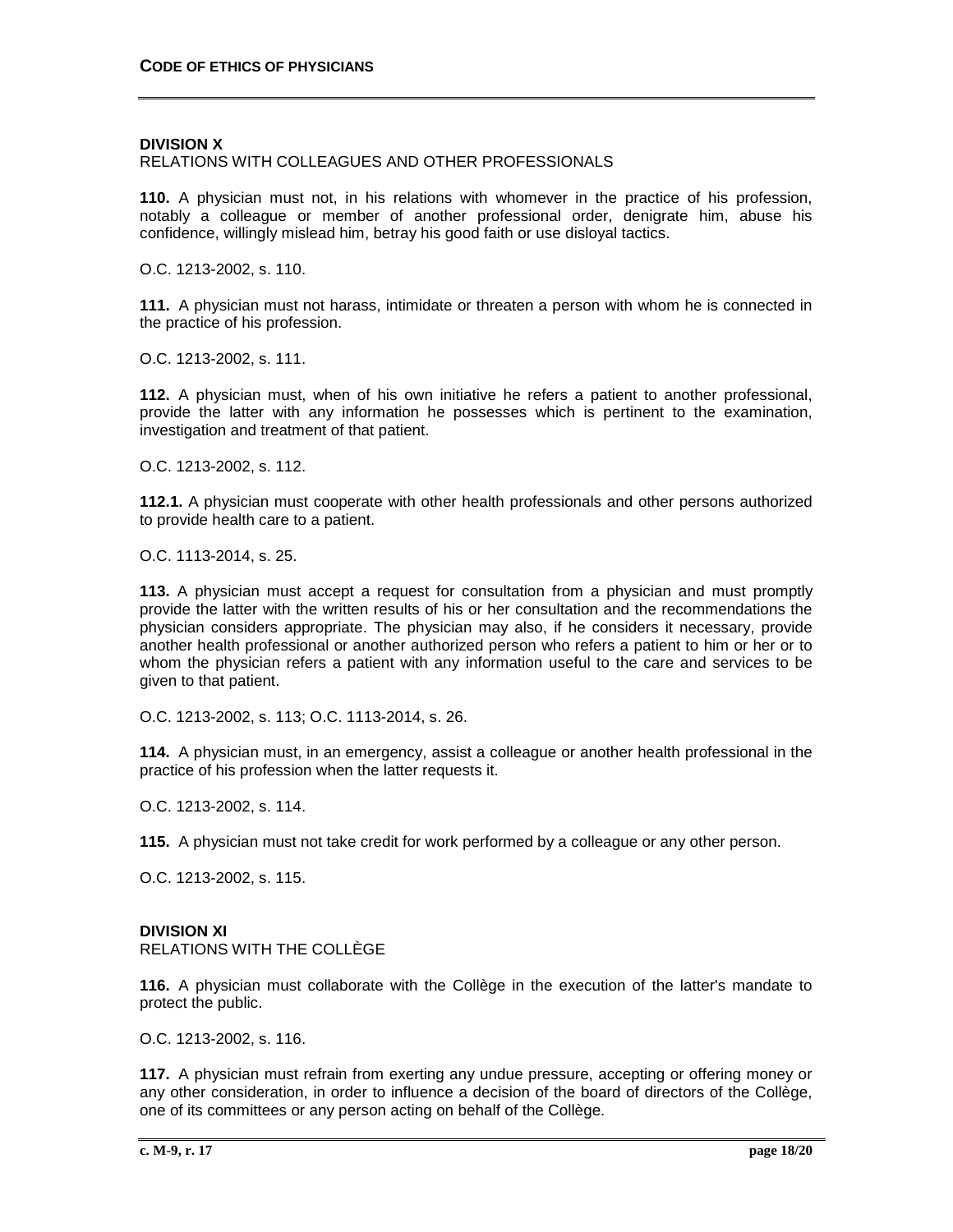O.C. 1213-2002, s. 117.

**118.** A physician may not intimidate, hinder or denigrate in any way whatsoever a representative of the Collège acting in the performance of the duties conferred upon him by the Professional Code (R.S.Q., c. C-26), the Medical Act (R.S.Q., c. M-9) or the regulations ensuing therefrom, or any person who has requested the holding of an inquiry, or any other person identified as a witness who could be summoned before a disciplinary body.

O.C. 1213-2002, s. 118.

**119.** A physician must report to the Collège any physician, medical student, resident, medical fellow or any person authorized to practise medicine whom he believes to be unfit to practise, incompetent or dishonest, or who has performed acts in contravention of the Professional Code (R.S.Q., c. C-26), Medical Act (R.S.Q., c. M-9) or regulations ensuing therefrom.

The physician must furthermore try to assist a colleague who presents a health problem likely to affect the quality of his practice.

O.C. 1213-2002, s. 119.

**120.** A physician must, as promptly as possible, reply in writing to any correspondence from the secretary of the Collège, from a syndic as well as a member of the review committee or professional inspection committee, or from an investigator, expert or inspector of this Committee, and make himself available for any meeting considered pertinent.

O.C. 1213-2002, s. 120.

**121.** A physician who is the subject of an inquiry or upon whom a complaint has been served by a syndic must not communicate with the person who requested that the inquiry be held, unless the physician has the prior, written permission of the person acting as syndic.

O.C. 1213-2002, s. 121.

**122.** A physician must respect any agreement he has concluded with the board of directors, the executive committee, the secretary of the Collège, a syndic, an assistant syndic or the professional inspection committee.

O.C. 1213-2002, s. 122.

**123.** A physician may not use the graphic symbol of the Collège in his advertising, unless he is authorized to do so by the secretary of the Collège, in which case the physician must add to such advertising the following notice:

This advertisement is not an advertisement for the Collège des médecins du Québec and makes reference only to its authors.

O.C. 1213-2002, s. 123.

**CHAPTER IV** FINAL PROVISIONS

**124.** This Code replaces the Code of ethics of physicians (R.R.Q., 1981, c. M-9, r.4).

O.C. 1213-2002, s. 124.